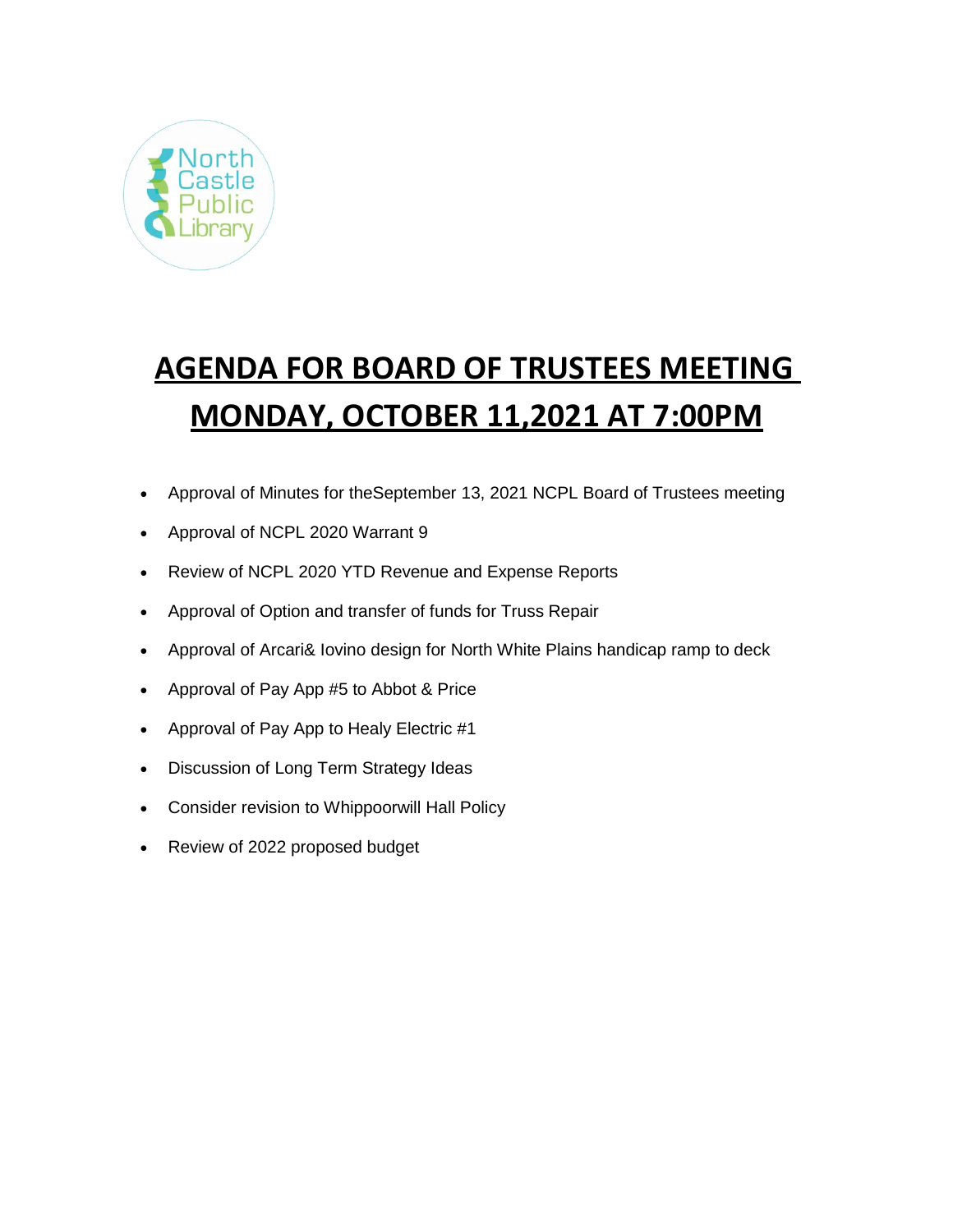## **North Castle Public Library**

## **Library Board of Trustees Minutes Oct 11, 2021**

This meeting was a Zoom meeting due to COVID-19 restrictions. It was recorded and a transcript will be available.

Scott Stopnik called meeting to order at: 7:03pm

## **In Attendance :**

**Trustees:**Scott Stopnik, Diane Borgia, Jeanne Lapsker, Brian Harp, Stephanie Paul, FarvaJafri

**Absent:**Kim Longo

**Guest:** DomenicoAntonelli

**Library:** Edie Martimucci, Susan Grieco **Friends:** Barbara Vircillo

### **Town:**SaleemHussain

### **Key Votes/Review**:

DomenicoAntonelli provided the trustees with background and explanations around the Trusses and the two options – new trusses vs repair.

Domenico's assessment: to retrofit, all the material can come in through existing access points. This will consist of fastening additional lumber/steel under existing truss. It will be bulkier and look different than current truss. It can be clad to make it look the same. It will be bulkier

The other option is to shore up the roof and bring in the new truss. They would bring in something similar to the existing trusses. It might be able to fit into the entrance or need to remove windows. The iron posts are useless as they are not tightened. The truss is overstressed even with the steel posts in it.

Scott – which makes most sense to Domenico? Either way will perform the same way. What is the timeline? Which is longer?

Domenico - 2 weeks per truss. About 4 weeks. The contractor should be made aware of the time restrictions.

The contractor may not be able to make the existing retrofit work.

He cannot tell the difference in costs right now because the design is not complete, and the contractors costs are varying based on their availability.

A big part of the cost is getting the new trusses

Factors:

- 1) Ascetics
- 2) Cost
- 3) Time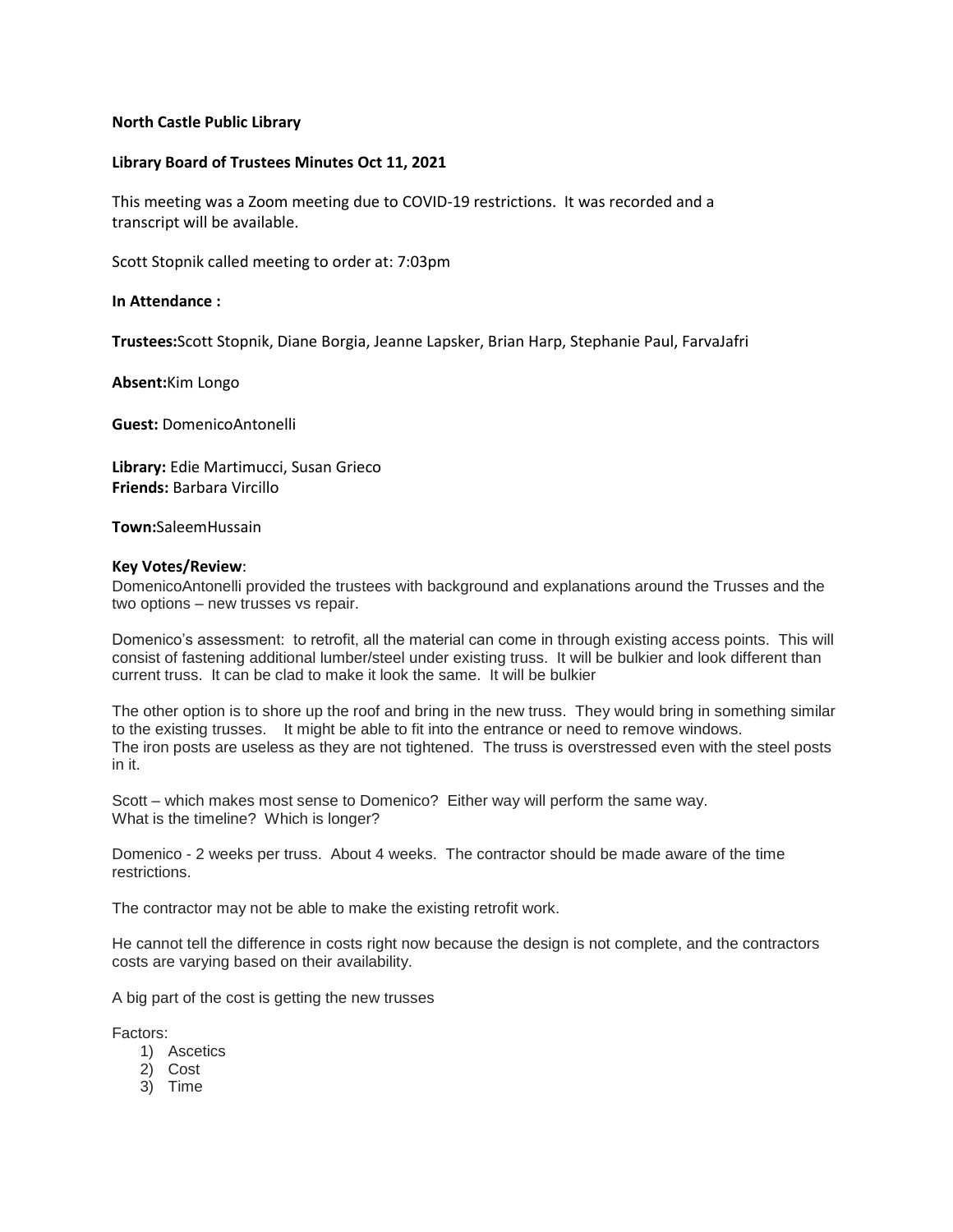We don't know costs. There are 2 trusses.

The contractor will be shoring up the roof before replacing the truss. Pulling the walls in will add other issues. Because it is working as is, Domenico recommends just working with the current configuration.

There is potential to get the numbers from Domenico for both designs – replace or retrofit. The board needs an estimate for 2 sets of designs. Some of the work will be common for both. The two sets of drawings will diverge just for the actual trusses.

The trusses can be clad in other materials for ascetics. Domenico can send us pictures of each type – a retrofitted and new.

Our budget in 2022 is lower than the current year. We need to have an idea of expenses.

Domenico will send a revised proposal.

- **Approval of Minutes for the Sept, 13, 2021 NCPL Board of Trustees meeting** (attached). Thank you, Diane!
	- o Diane motioned to approve
	- o Stephanie second
	- o Scott abstain
	- o All approved
- **Approval of NCPL 2021 Warrant 9** (AP GL Reports are attached). Total expenses included in Warrant 9 are \$38,218.13 of which the Friends are paying \$425.00. Thank you to the Friends for their continuing support! Stephanie Paul has reviewed all invoices in the warrant and supports their approval. Thanks to Abbas Sura and Patrick Ricci for their financial support of NCPL!
	- $\circ$  This warrant is 9/1-9/30. The \$22,000 the friends paid was not a warrant. It was not included in the warrants. Edie is looking into this. Warrants are from the 1<sup>st</sup> to the 30<sup>th</sup>. Everything that was paid was approved. There were 30+ expenses that were not included in monthly reports. Edie has asked Abbas for details as to why these expenses are not in the reports.
	- o We need to have this reconciled for next meeting.
	- o Stephanie moved for approve
	- o Farva seconded
	- o All approved

The Art Show was fantastic and very crowded. Up 25% in attendance from 2019. The layout was easier for the artists. There were less artists.

- **Approval of Abbot & Price:** Pay app #5 in the amount of \$36,673.99
	- $\circ$  This is an installment for the elevator. We are not quite done with payments.
	- o The elevator is done.
	- o The phone line inside the elevator is getting installed.
	- o Lobby and lighting, painting, and flooring are pending
	- $\circ$  There is a question about a security/smoke hatch that is required in NYC. We are not sure if this is needed for Westchester elevators
	- o Scott motioned to approve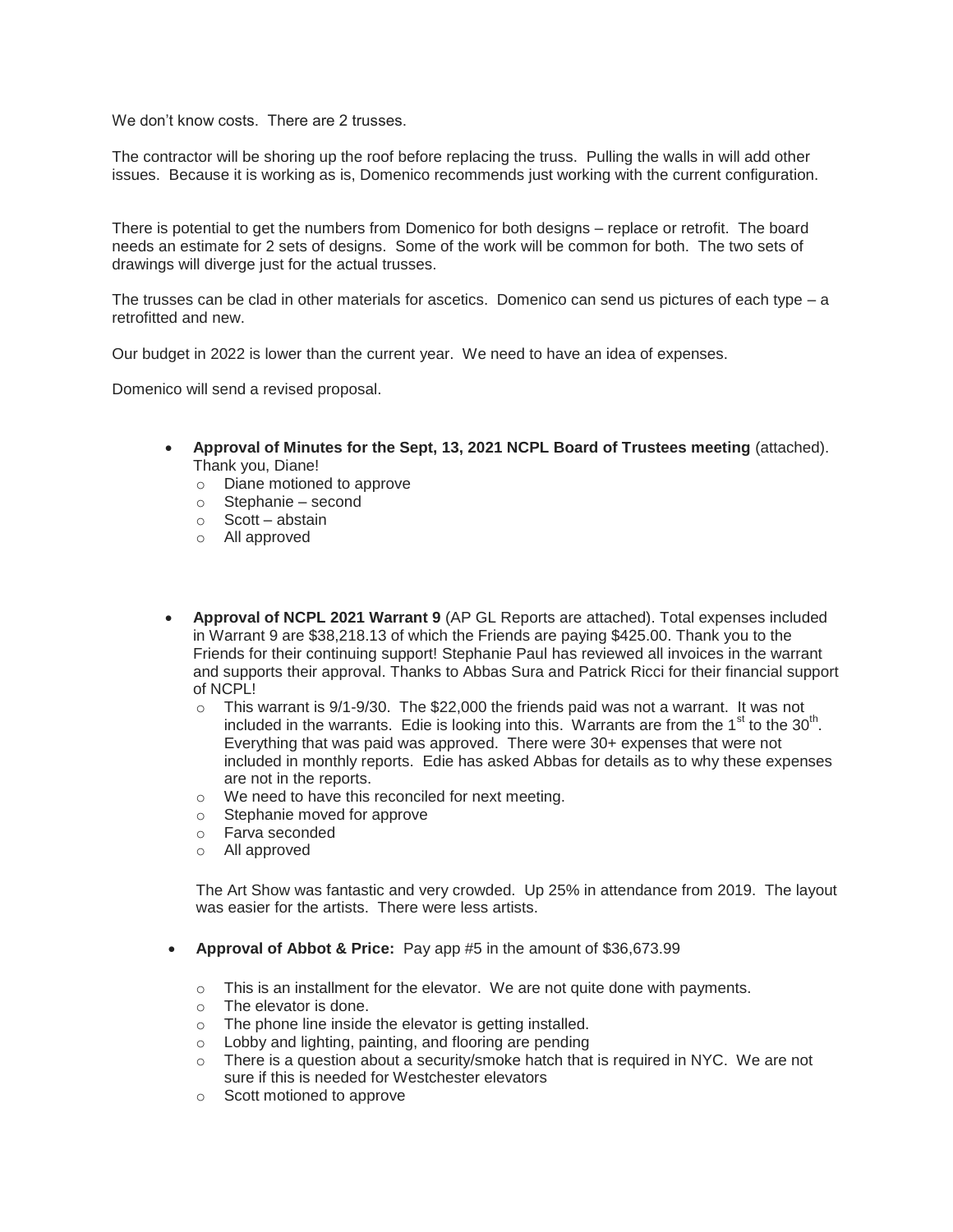- o Farva seconded
- o All approved
- **Approval of Arcari&Iovino:** design for handicap ramp at the North White Plains branch.
	- $\circ$  The initial layout was hugging the wall. This comes in at an angle. It is waiting on final comments from Matt.
	- o Jean motioned to approve
	- o Diane seconded
	- o All approved
- **Approval of Healy Electric:** Pay app #1 in the amount of \$17,063.19
	- o This is for the elevator electric. Healy is behind in billing
	- $\circ$  We need information on the change order as it goes over an above what was approved for the budget.
	- o Edie needs to look at the invoice.
	- $\circ$  Scott recommends tabling until next meeting when we can see the actual invoice

### **Review of Long Term Strategy ideas**: (attached)

- o Table this until next meeting when we have more time
- $\circ$  Request that everyone reviews and comments via email before next meeting
- **Review of 2022 Budget** (worksheet Attached)
	- $\circ$  The budget is flat, hence less that 2019. Edie increased in building repair and service because they have been using outside vendors for landscaping and small repairs
	- o The town board eliminated vacant positions. Assistant director, clerk and senior clerk positions are to be eliminated in the proposals
	- $\circ$  Head of finance provides guidance, and the department heads works with this.
	- o The town is being cautious due to the pandemic.
	- o Edie is not concerned and can work within the budget but is concerned with the additional requirements. Loosing staff while trying to reopen.

## **Revision of Whippoorwill Hall Policy**

- o Change to wording to restrict use of the Hall for religious worship. The town lawyer had ruled that if the building could be used for one religious than it could for all. The community can't sustain supporting requests from all religious communities in town. Edie informed the Rabbi that had requested the use. There was no reply.
- $\circ$  We need to put something in our policy to adopt the town policy as our policy.

#### **Other business**